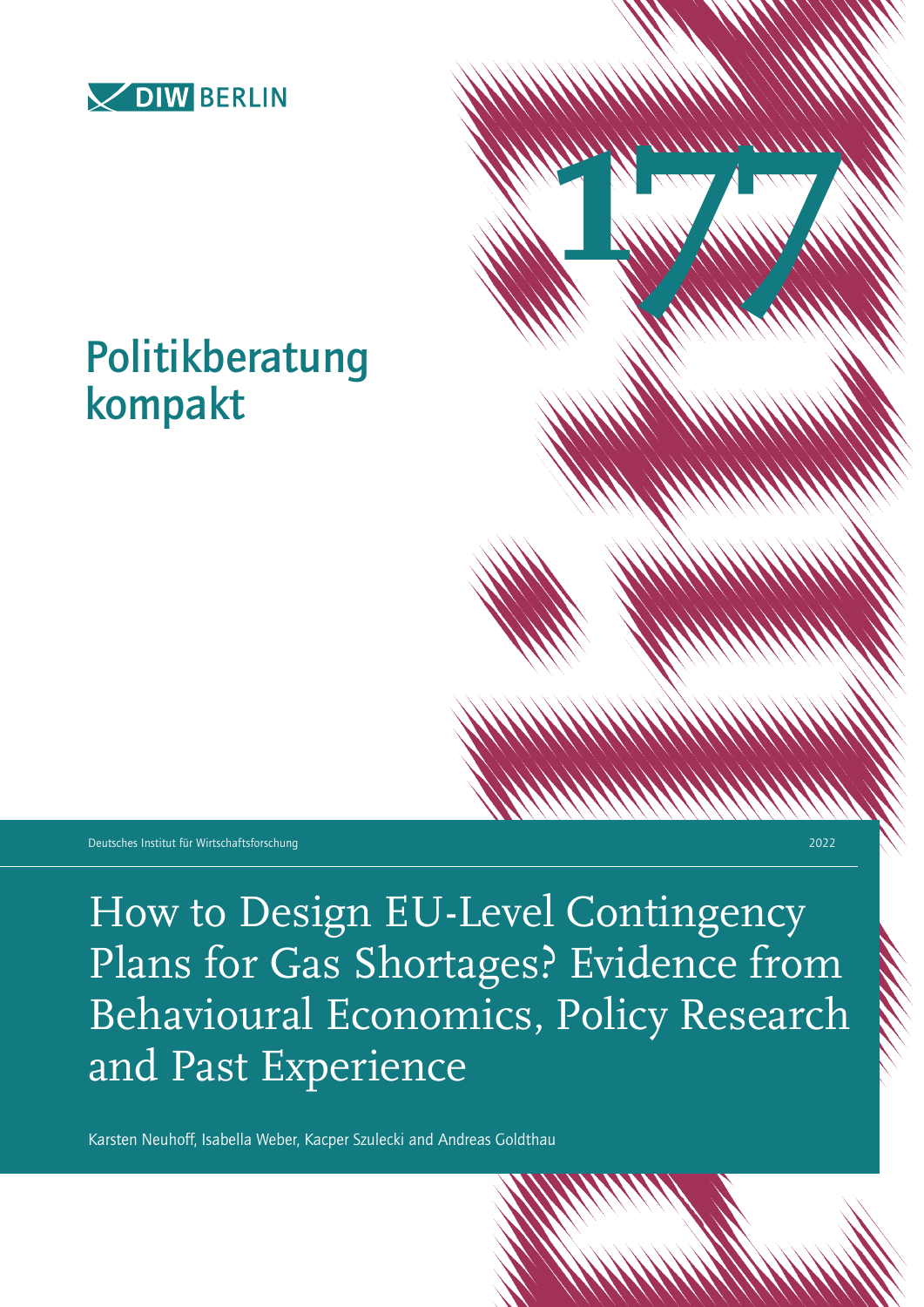#### IMPRESSUM

DIW Berlin, 2022

DIW Berlin Deutsches Institut für Wirtschaftsforschung Mohrenstraße 58 10117 Berlin Tel. +49 (30) 897 89-0 Fax +49 (30) 897 89-200 [www.diw.de](http://www.diw.de/)

ISBN 978-3-946417-68-2 ISSN 1614-6921

Alle Rechte vorbehalten. Abdruck oder vergleichbare Verwendung von Arbeiten des DIW Berlin ist auch in Auszügen nur mit vorheriger schriftlicher Genehmigung gestattet.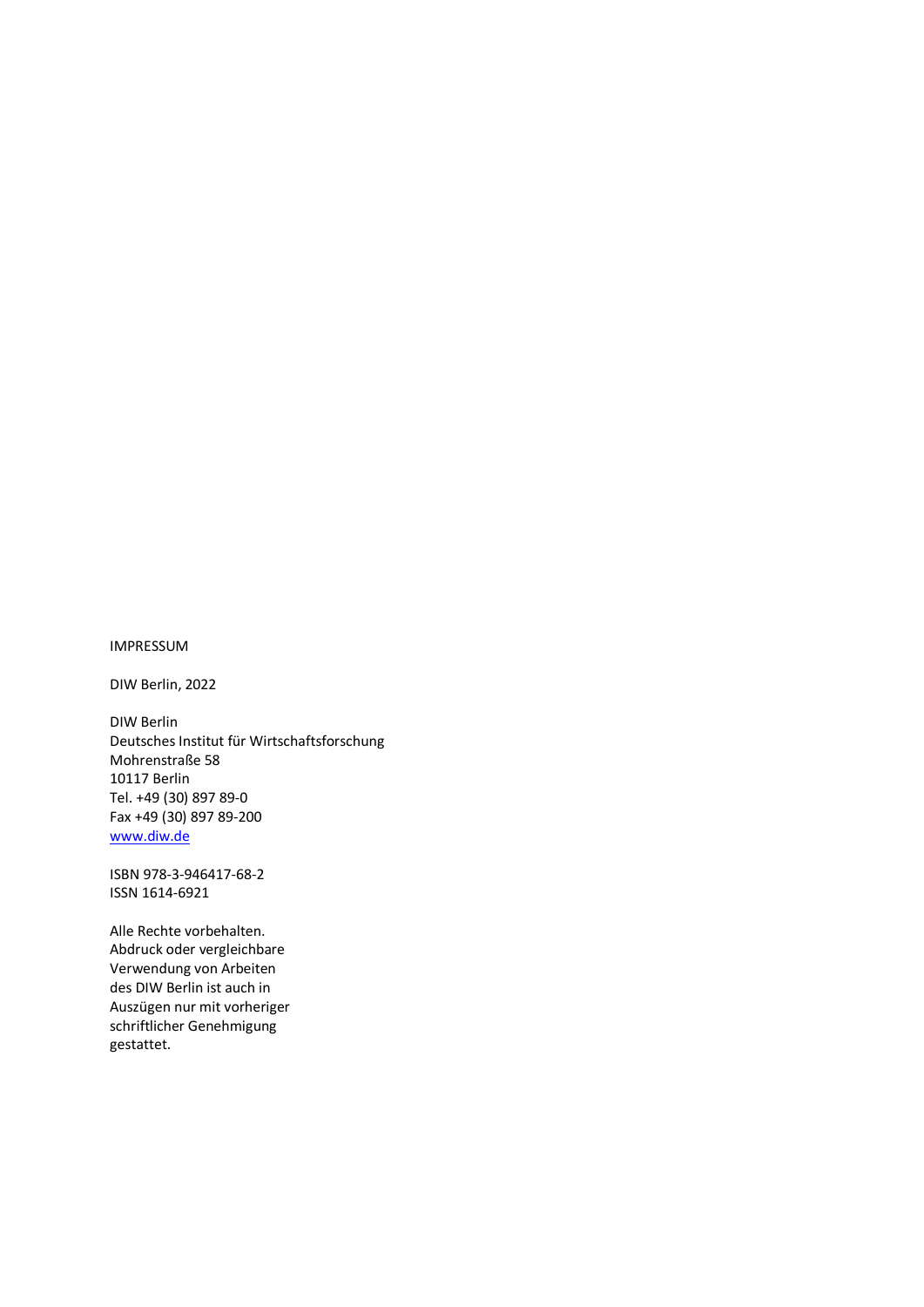

## **DIW Berlin: Politikberatung kompakt 177**

Karsten Neuhoff\* Isabella Weber\*\* Kacper Szulecki\*\*\* Andreas Goldthau\*\*\*\*

## **How to design EU-level contingency plans for gas shortages? Evidence from behavioural economics, policy research and past experience**

Final report

Berlin, 21. April 2022

- \* DIW Berlin, Climate Policy Department and Technical University Berlin, kneuhoff@diw.de
- \*\* University of Massachusetts Amherst, imweber@econs.umass.edu
- \*\*\* Norwegian Institute of International Affairs, kacper.szulecki@nupi.no
- \*\*\*\*University of Erfurt and Institute for Advanced Sustainability Studies, andreas.goldthau@iass-potsdam.de Excellent research support from Frederik Lettow is gratefully acknowledged.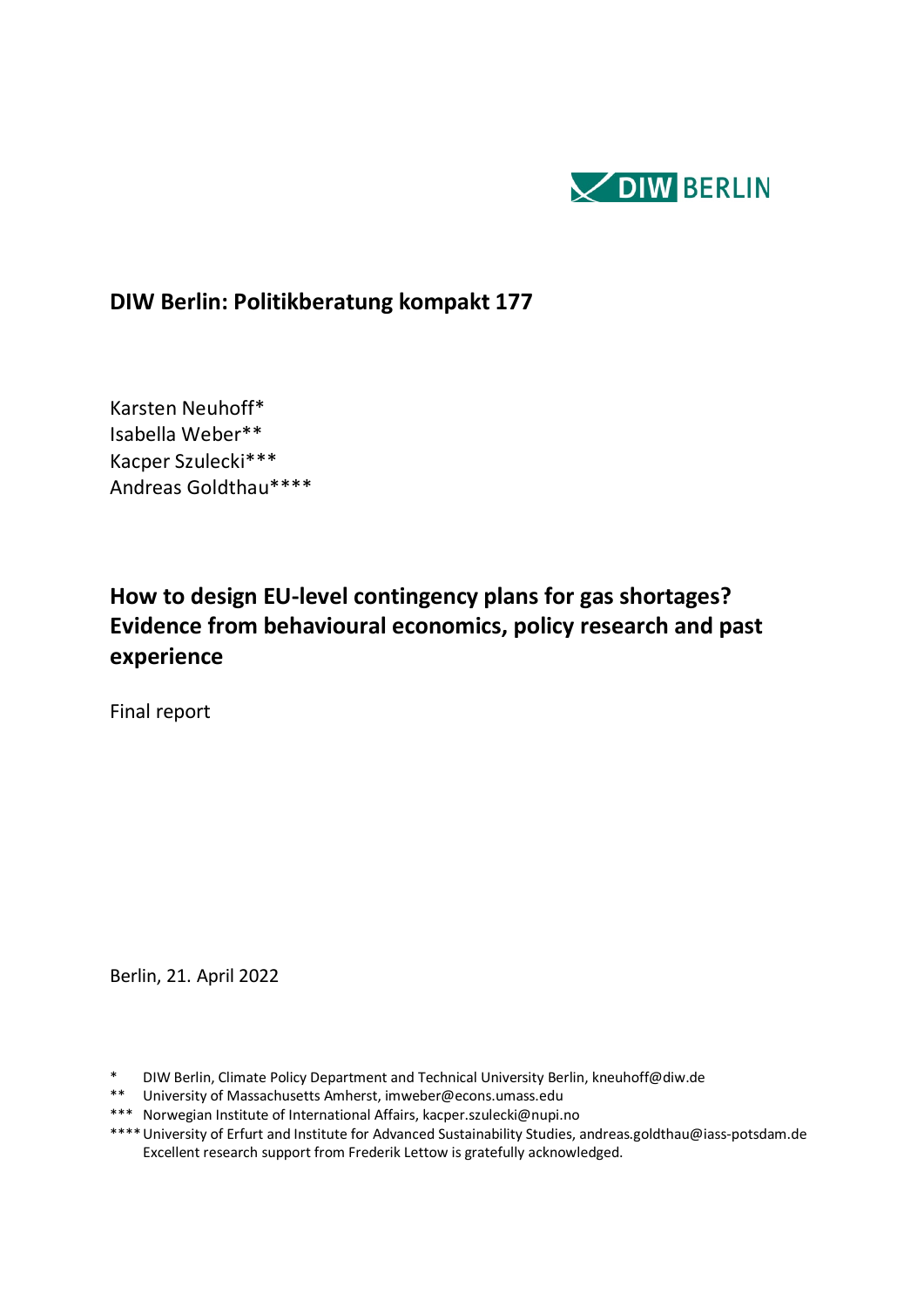## **Table of Content**

| 4 Participation of local communities in identifying objectives, designing and |  |  |
|-------------------------------------------------------------------------------|--|--|
|                                                                               |  |  |
|                                                                               |  |  |
| 7 What does past experience tell us about resource scarcity and emergency     |  |  |
| 8 We need a Taskforce to prepare for a mandatory rationing scheme 9           |  |  |
|                                                                               |  |  |
|                                                                               |  |  |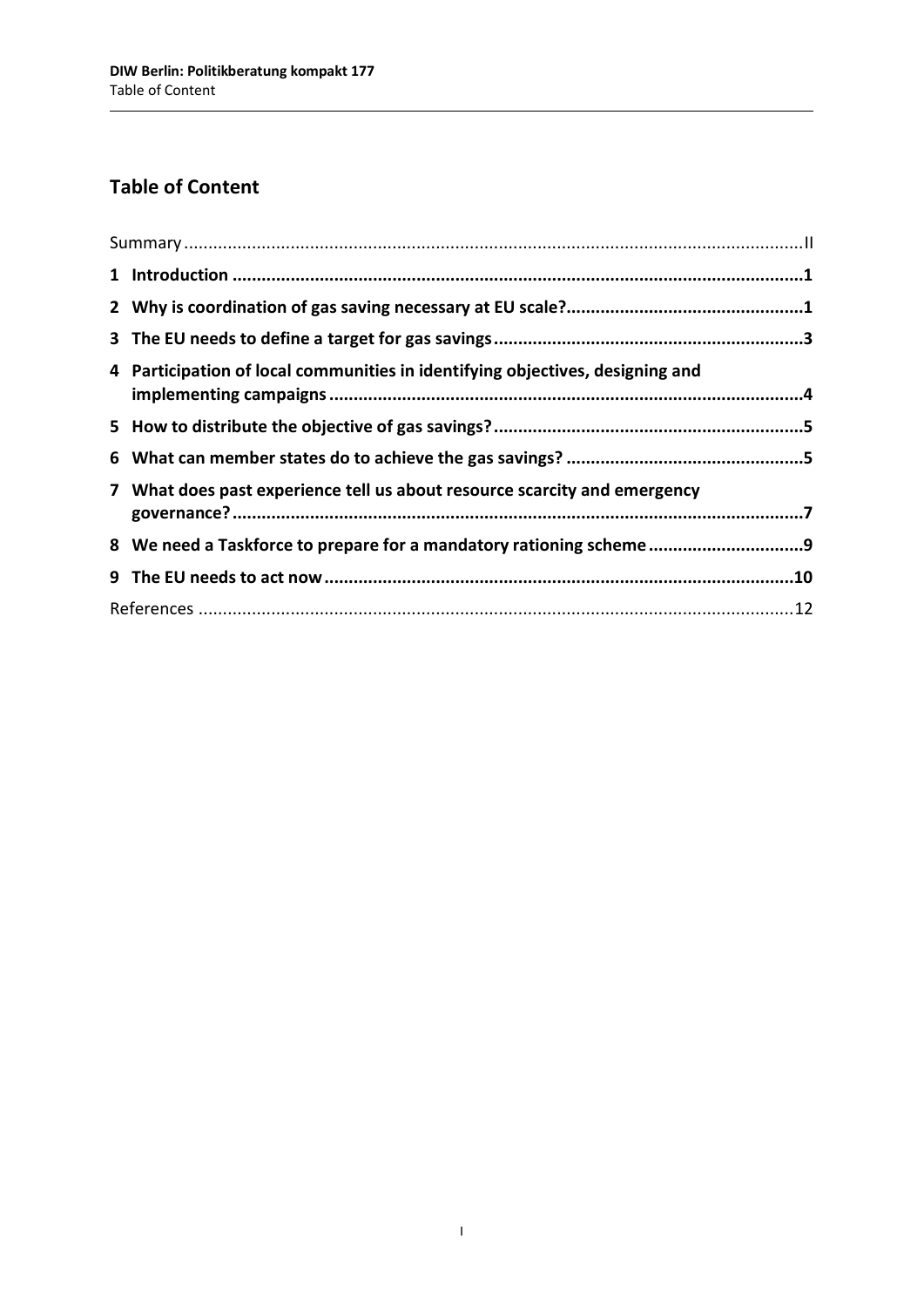#### **Summary**

Following Russia's invasion of Ukraine, the risk of a prolonged physical supply shortage of natural gas is higher than ever before. While European Union (EU) institutions and member states are discussing the possibility of imposing an embargo or a gradual phase out in this sector, an abrupt shortage may result from a political decision on the supplier's side. This event would be beyond EU control and requires appropriate contingency plans. However, the EU does not have adequate procedures for managing long-term supply interruptions. High gas prices alone will not be able to deliver the necessary level of savings, and they will also create unfair distribution of reserves.

EU's preparedness and resilience rests on its ability to adjust gas demand quickly, efficiently and in a fair manner. With gas rationing as the measure of last resort, we propose to develop nonprice-based mechanisms, as well as coordinated and voluntary efforts for gas saving on a European level. To increase resilience and unlock gas saving potential across sectors, the following steps are recommended:

- European institutions and governments should immediately agree on an EU level gas saving target with a clear definition of the contribution expected from each member state. This will allow to reduce imports and support storage refill.
- Building on the initial saving arrangements and experience with their implementation, the EU should be prepared to scale up the gas savings targets for the case of supply interruptions. This may include more far-reaching non-price mechanisms, potent enough to avoid the need for rationing.
- To prepare for the case of rationing as a measure of last resort should savings targets and storage refill levels not be met, there is a need of multi-stakeholder advance planning and consultations.

This process needs to be launched immediately, and must be based on broad stakeholder participation, to safeguard legitimacy of demand adjustment as well as fair burden sharing. In this policy brief, we outline the way such a process could unfold, and show the potential of non-price mechanisms to trigger savings, using historical examples from other sectors. We also argue for the need to create a special Taskforce at EU level to coordinate the planning and implementation of contingency plans.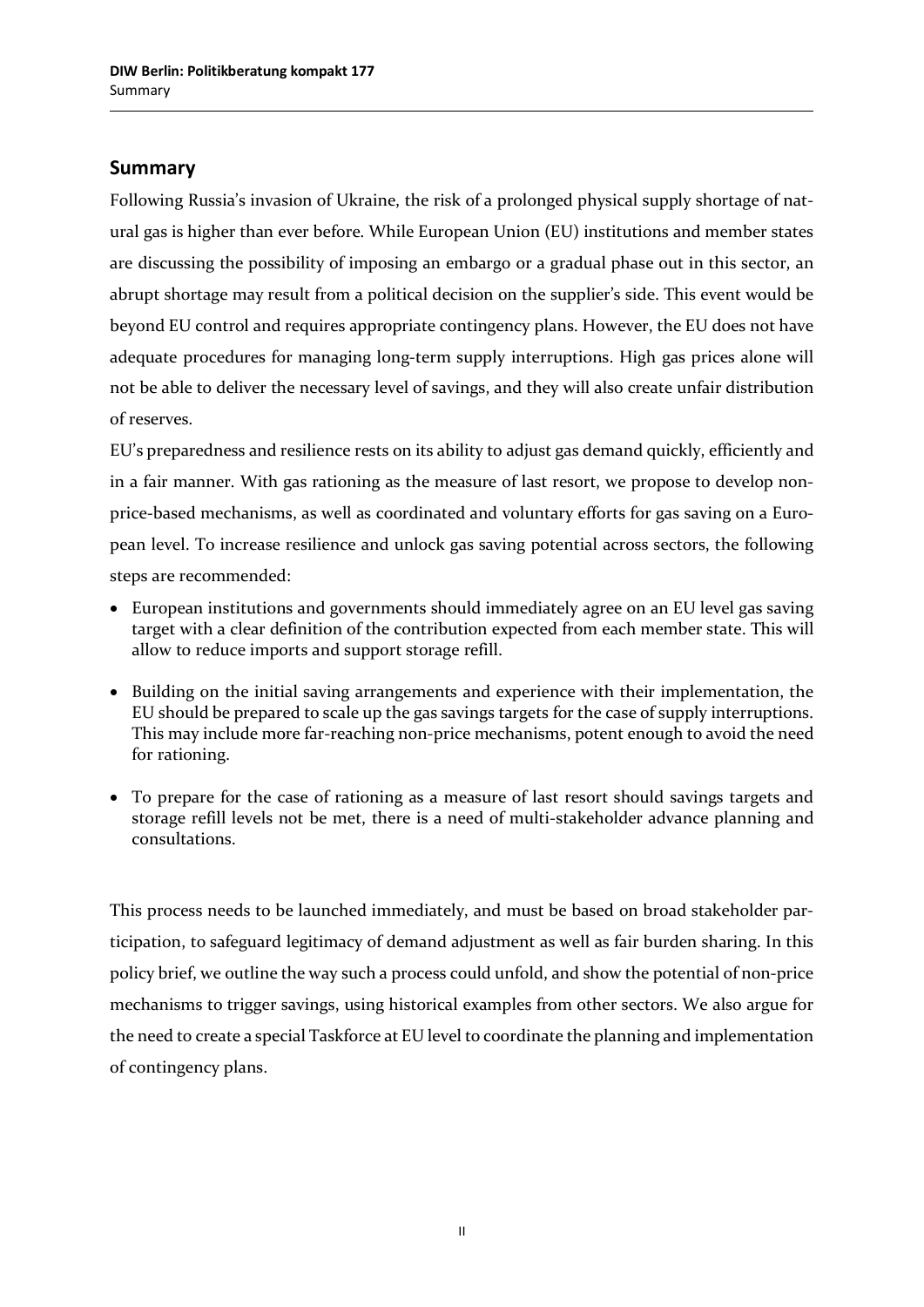#### **1 Introduction**

In the event of a large-scale and extended supply interruption, gas consumption in the EU will have to be reduced significantly. A prolonged halt of supplies would result not only in a renewed price hike, but also in physical shortages of gas. To ensure that demand reduction can be achieved in a fair and effective manner, we propose a three-stage approach:

- 1. European institutions and governments should immediately agree on an EU-level gas saving target with a clear definition of the contribution expected from each member state. This will guide implementation of non-price mechanisms for gas saving by national and local authorities, with the objective to deliver 5-10% of savings to reduce imports and support storage refill.
- 2. Building on the initial saving arrangements and experience with their implementation, the EU should be prepared to scale up the gas savings targets for the case of supply interruptions. This may include more far-reaching non-price mechanisms, potent enough to avoid the need for rationing.
- 3. To prepare for the case of rationing as a measure of last resort should savings targets and storage refill levels not be met, there is a need of multi-stakeholder advance planning and consultations.

Communication and stakeholder participation is key across all stages. In the following we will outline how historical precedents of responses to similar emergencies can guide the EU in its efforts to prepare for a supply cut.

#### **2 Why is coordination of gas saving necessary at EU scale?**

Increasing gas prices alone is unlikely to unlock sufficient gas savings at the necessary scale for two reasons. *First*, consumers, especially households, are exposed to wholesale price changes only with certain delays, due to tariff structures and billing periods. Also, despite efforts to save gas, mainly through efficiency improvements of technologies and buildings, many consumers are historically not focused on gas savings and may thus not have the necessary information or skills on how to effectively reduce gas demand.

*Second*, extremely high prices would create economic hardship for many households and some businesses. Lump sum transfers to households are proposed in countries like Germany to address such costs without distorting the market. They can partially address this impact, while retaining price incentives for gas savings. However, gas demand varies widely, for example because buildings dependent on the thermal insulation require between 30 and more than 200 kWh per square meter for heating. Lump sum transfers alone cannot provide a fair and essential compensation for many households – especially in face of a high price increase – for price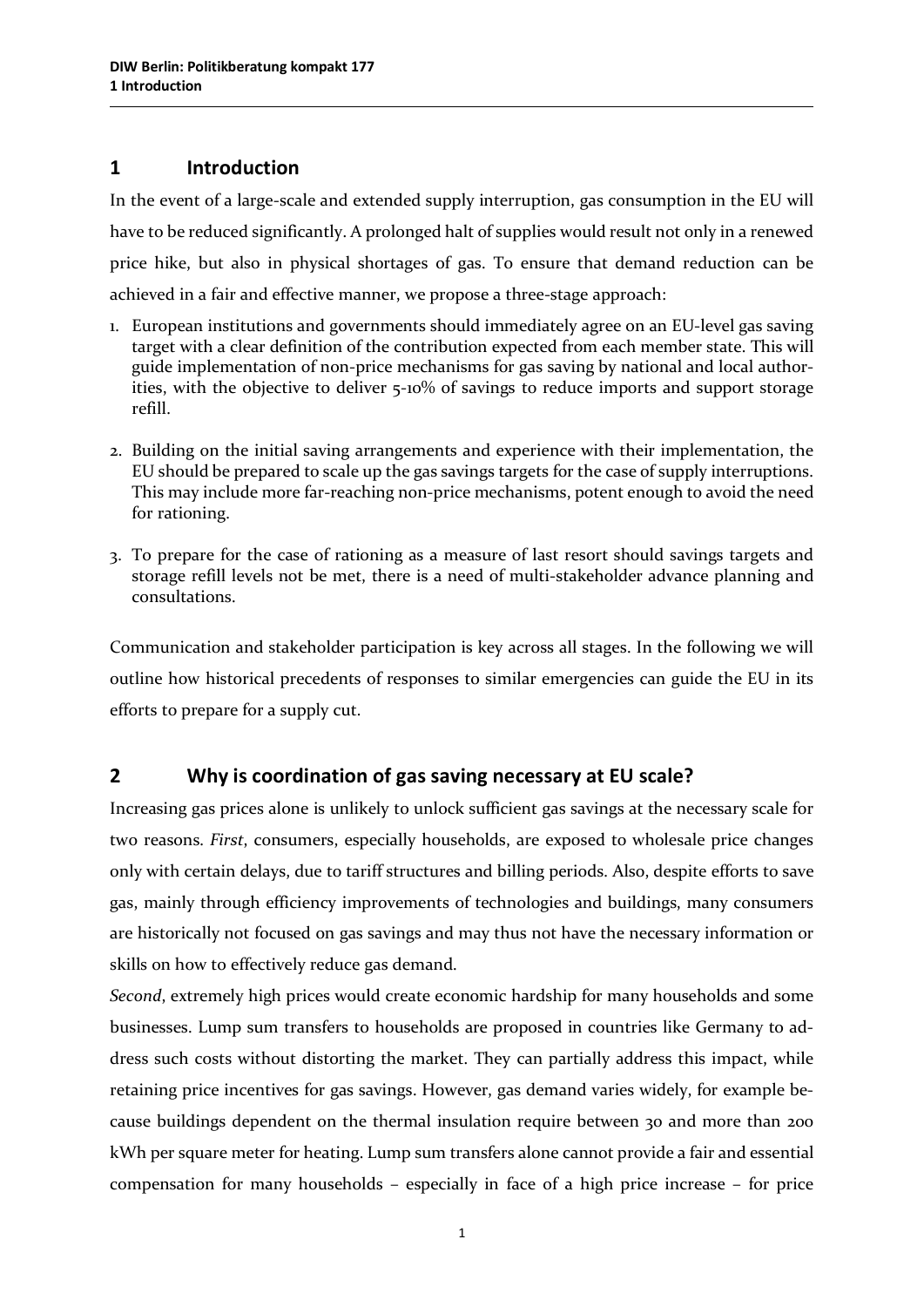induced increases of heating costs (Neuhoff et al. 2022). Coupled with a serious macroeconomic risk against the backdrop of an already unstable economic environment, governments are likely to enact measures to directly mitigate the price impact even at the cost of foregoing incentives for gas savings.

Despite these limitations of relying on price incentives to face gas shortages, a rationing of gas demand should only be a measure of last resort. Yet, preparedness is key should rationing become necessary. The security of supply regulation provides the framework for such rationing, it has however been largely designed with short-run shortages in mind (ENTSO-G. 2021) and is likely focused primarily on intermitting supply to industry. However, the implications of such longer-term shutdowns of gas-dependent industries for the broader economy need to be considered for a scenario of an extended supply interruption, but also other response options may be possible in the case of longer interruptions.

While generally applicable, it is important to recall that existing contingency plans have been designed with a view to extreme weather events, e.g. a cold spell, or for the event of short-term interruptions. In terms of gas demand, the first customers to be typically rationed are therefore industrial consumers. However, if the gas supply for energy intensive basic material production (e.g. chemicals, steel, aluminum) and agriculture (fertilizers) would be interrupted for months, not days, it could create a supply shortage for downstream manufacturing industries. This could be of particular concern in the current situation as Russia and Ukraine both have 'specialized' their industry on energy intensive commodities and are among the largest exporters of, for example, steel, fertilizers and aluminum. Supply cuts targeting production of, for example, fertilizers may in the current shortage of wheat triggered by the Ukraine-Russia war be less appropriate. A prolonged interruption of production in these sectors risk ripple effects on the production and upward price pressure for downstream sectors.

This calls for a contingency plan for prolonged shortages that unlocks gas savings among wider categories of households, businesses and industry. If more actors contribute to savings, lower gas cuts are required from industry. As it is socially, technically and politically difficult to ration gas for example to households, this however also implies that these savings need to be delivered by alternatives to rationing. For this, a range of measures needs to be prepared that can be mobilized should the worst case of prolonged gas shortages occur. Such measures would include setting of clear expectations of gas savings to be contributed by all gas users, by behavioral adjustments on the part of firms and households, and programs to provide feedback to individuals and communities on the goal attainment. Should these fail to achieve the necessary gas savings, more top-down measures would become necessary. Moreover, given the intertwined nature of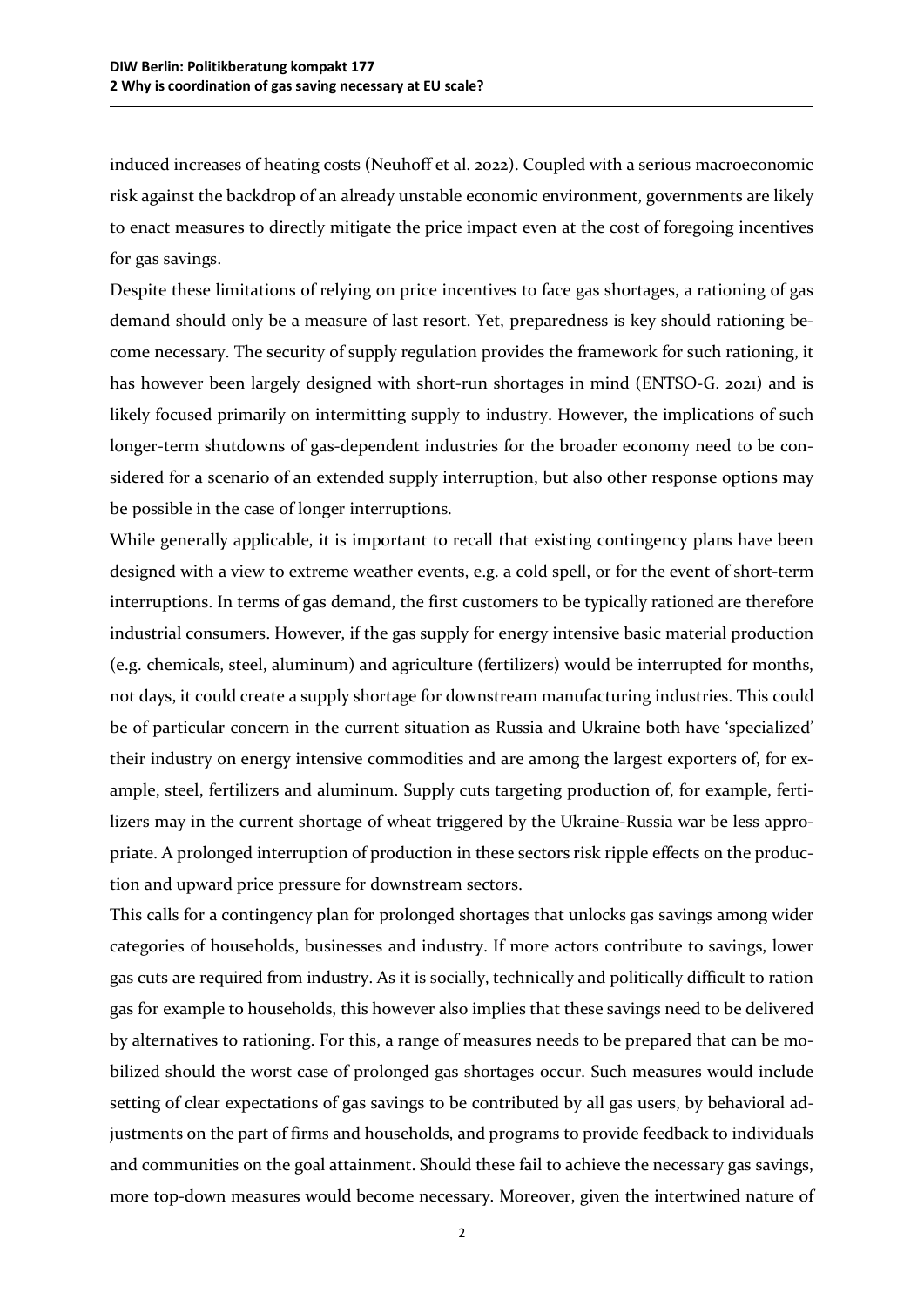the EU energy market, the potential gas-shortage requires a response at EU scale, as already visible in the REpowerEU communication (European Commission 2022). How could this be achieved?

#### **3 The EU needs to define a target for gas savings**

Mobilization of energy saving can use information, campaigns, nudging, new norms on appropriate and inappropriate energy usage behavior and investments that can be realized in the short-term. However, clear objectives are key to facilitate voluntary mobilization for gas saving. Both governance research on steering behavior with goals and targets (Kanie and Biermann 2017; Morseletto et al. 2017), evidence from economic research on behavioral change and norm setting (Farrow et al. 2017), and on contribution of individuals to commons (Ostrom 2000), as well as historical evidence on voluntary resource saving campaigns provide useful lessons in this context.

For example, the experience of Cape Town during the water shortage between 2015 and 2018 suggests that citizens and businesses can be motivated to contribute to savings. While citizens initially failed to respond to the saving requests, they eventually did when urgency and targets were clearly specified and communicated. Public authorities declared a "Day Zero" at which water storages would run empty and piped water supply would need to be cut off. The daily, realtime communication of the exact number of days left was the key to incentivize additional savings so as to increase the likelihood that water in the reservoirs would suffice throughout the summer (Parks et al. 2019; Ziervogel 2019).

This mechanism of triggering mobilization has worked in other contexts as well. As the experience of Japan shows in the aftermath of the 2011 tsunami and the shutdown of nuclear power plants, citizens can be motivated to change their usage behavior in times of crisis, provided clear savings targets are set, even if they are voluntary. Significant electricity savings were achieved through non-price policies, as prices remained almost unchanged at first. Attention towards the crisis was high and consumers had a strong moral motivation to engage in conservation efforts in order to reduce the shortage (Kimura and Nishio 2016). In this context, even voluntary targets set by the government and requests from utility providers were drivers of motivation to achieve savings. This 'governance by targets' approach is also used in climate policy (von Lüpke and Neuhoff 2019), formulating targets at EU level and clearly specifying the contribution required from each member state. Arguably, however, shorter time horizons induced by energy scarcity require a quicker response.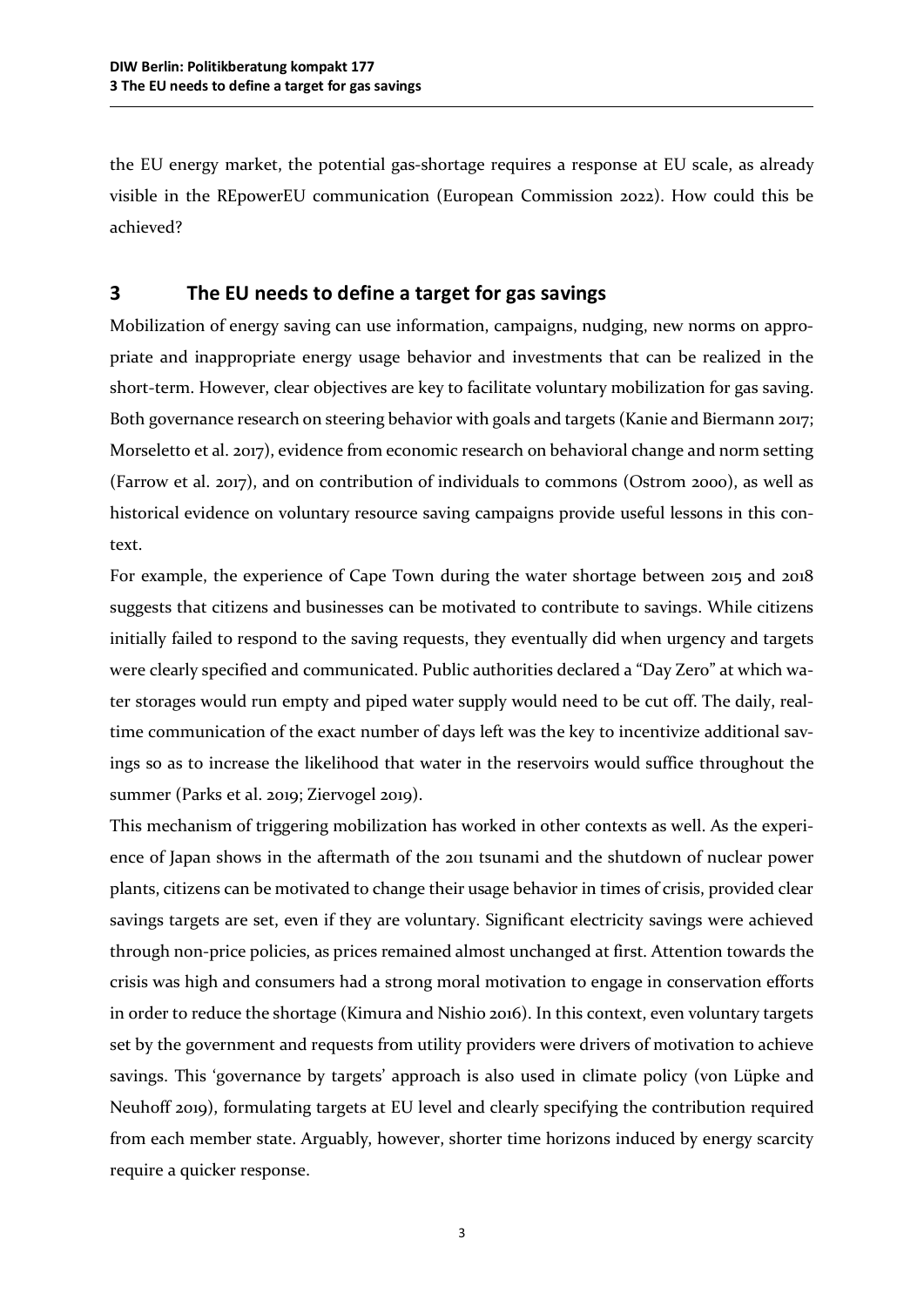The European gas equivalent to the Cape Town water depletion day would be the "storage days". That way, one could quantify the objective of gas savings in terms of (i) filling gas storage by end of summer (ii) retaining gas storage levels within historic boundaries during winter. The advantage of such a framing obviously lies in the fact that both the goal and the targets are tangible, and easy to grasp. Part of the communication effort would also involve clearly informing the general public that otherwise mandatory rationing would apply as an alternative, and to show the implications. That way, targets can function as tools for nudging towards increased gas savings.[1](#page-8-0)

#### **4 Participation of local communities in identifying objectives, designing and implementing campaigns**

The definition of targets for gas saving requires a participatory approach, so as to account for local vulnerabilities, which may not be visible from Brussels or even member state capitals. Moreover, ensuring the success of savings campaigns requires to go beyond goal setting. This means engaging key stakeholders in the design of such campaigns and their implementation. Such a participatory governance process is not new to the EU. In fact, it can draw on the already existing experience of 'just transition' governance across the EU (Atteridge and Strambo 2020), and could involve roundtables at the EU and national levels, bringing together stakeholders including trade unions, consumer protection organizations, environmental groups and relevant civil society organizations (Szulecki 2018; Szulecki et al. 2020; Mc Lean 2022). Wherever possible, existing structures including also corporatist fora and the governance mechanisms under European Union's and the respective national security of supply (SoS) regulation should be used to facilitate an encompassing consultation process so as to identify saving opportunities but also challenges, profiting from interactions across energy systems or supply chains.

Clearly, relying on savings programs is strongly desirable over top-down rationing. Research suggests, also in the context of disaster management, that it is crucial that stakeholders are involved (Grote and Gbikpi 2002; Tierney 2012). While this consultation process will require time and resources, the ownership it creates in saving campaigns should increase involvement and policy effectiveness, and it is likely to increase their legitimacy thus reducing the risk of protest

 $\overline{a}$ 

<span id="page-8-0"></span> $1$  Communication of progress and goal attainment is important, and Norway's recent water shortages in hydroelectric plant reservoirs can be used as an example – with daily newspapers and websites publishing daily water levels in reservoirs (storages), as well as current spot prices and the price for every water kettle boiled. Such translation of general goals into tangible household energy services (e.g. how much each additional degree Celsius costs/saves) can be applied in the gas sector.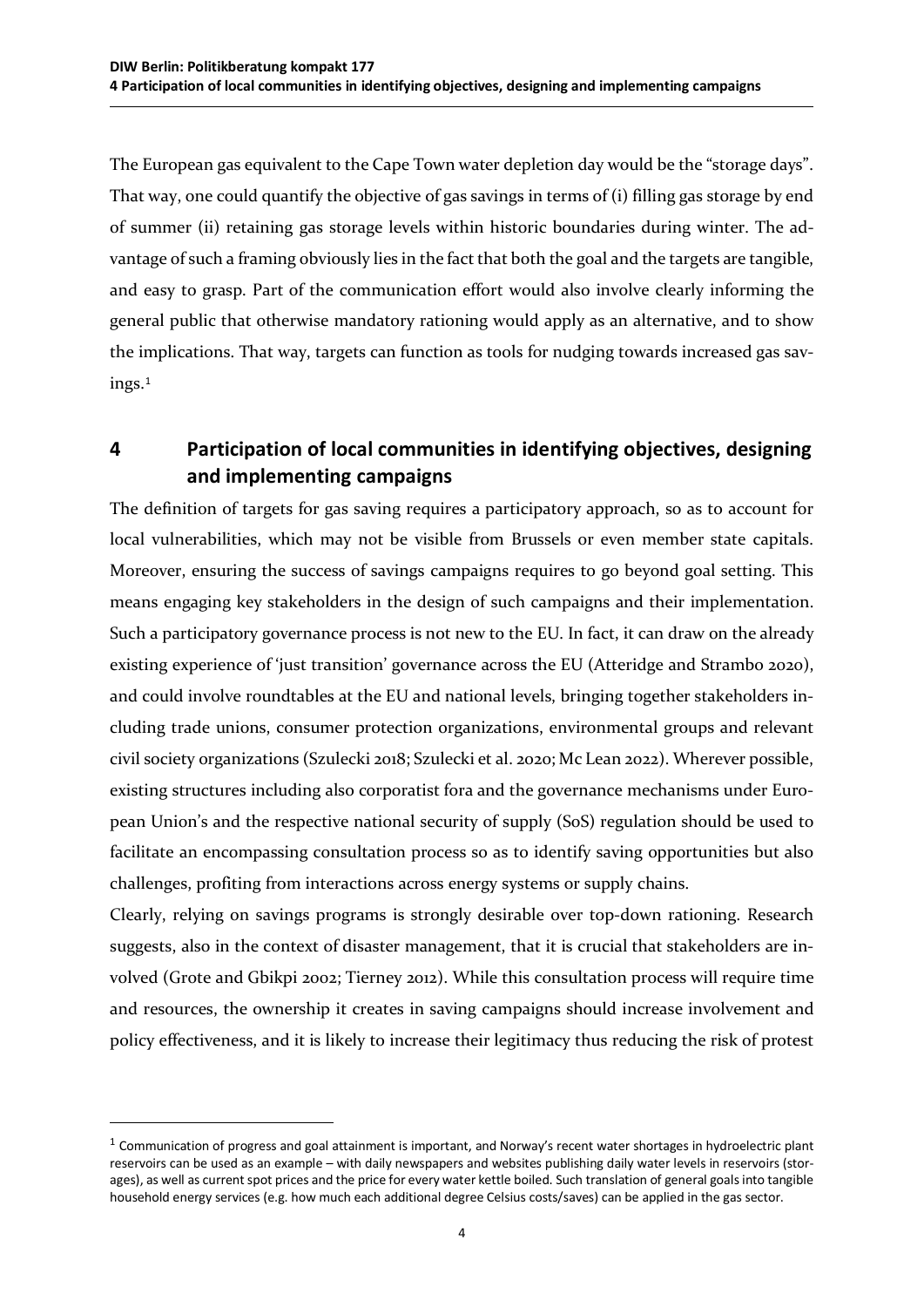and a political backlash as the burden of supply reductions gains weight (Coenen et al. 1998; Zakhour 2020; Landemore, 2020).

#### **5 How to distribute the objective of gas savings?**

Distributing saving targets is a thorny issue as it is about allocating efforts and potential economic costs. Yet, the EU has ample experiences of distributing both resources and tasks among its member states. For example, the EU-level 2020 target for renewable energy deployment has been distributed in 2008 to the member states. For this, the European Commission proposed an allocation mechanism reflecting pre-existing renewable capacity, available wind- and solar sites, and GDP per capita. With some refinement in negotiations in the Council, this approach was then accepted. In a similar manner, an allocation key could be designed to share gas saving needs across EU member states based on factors like the type of gas usage, climatic conditions, and demand per head of households using gas for heating. It may also be considered to specify the savings per usage category (e.g. buildings, industry, commerce and power) so as to allow for better comparability and therefore sense of fairness and justice.

The allocation mechanism has in 2008 been facilitated by a parallel, EU-level redistribution of revenues from the EU Emission Trading System (EU ETS). This allowed to primarily focus the definition of the renewable targets to renewable resources available in member states, while using the revenue allocation from EU ETS to address equity concerns. EU level co-funding of programs for gas savings which would – like all EU funds – be financed by a larger share by richer member states could be considered to replicate such a scheme. The advantage in this context would be a ready-made mechanism that proved effective. The key to success lies in creating a sense of fairness and solidarity. This will require rich member states to carry more of the financial burdens and provide transfers for poorer member states.

Recent proposals of the EU commission for gas storage requirements for all member states could also serve as a template for an envisaged gas savings mechanism. These proposals also include cost sharing arrangements to ensure that member states without sufficient storage on their territory will contribute to the costs incurred by other member states to achieve the joint EU objective.

#### **6 What can member states do to achieve the gas savings?**

With a clearly defined objective for gas savings – relative to historic baselines and according to main gas usage categories – national governments will need to devise plans how to deliver these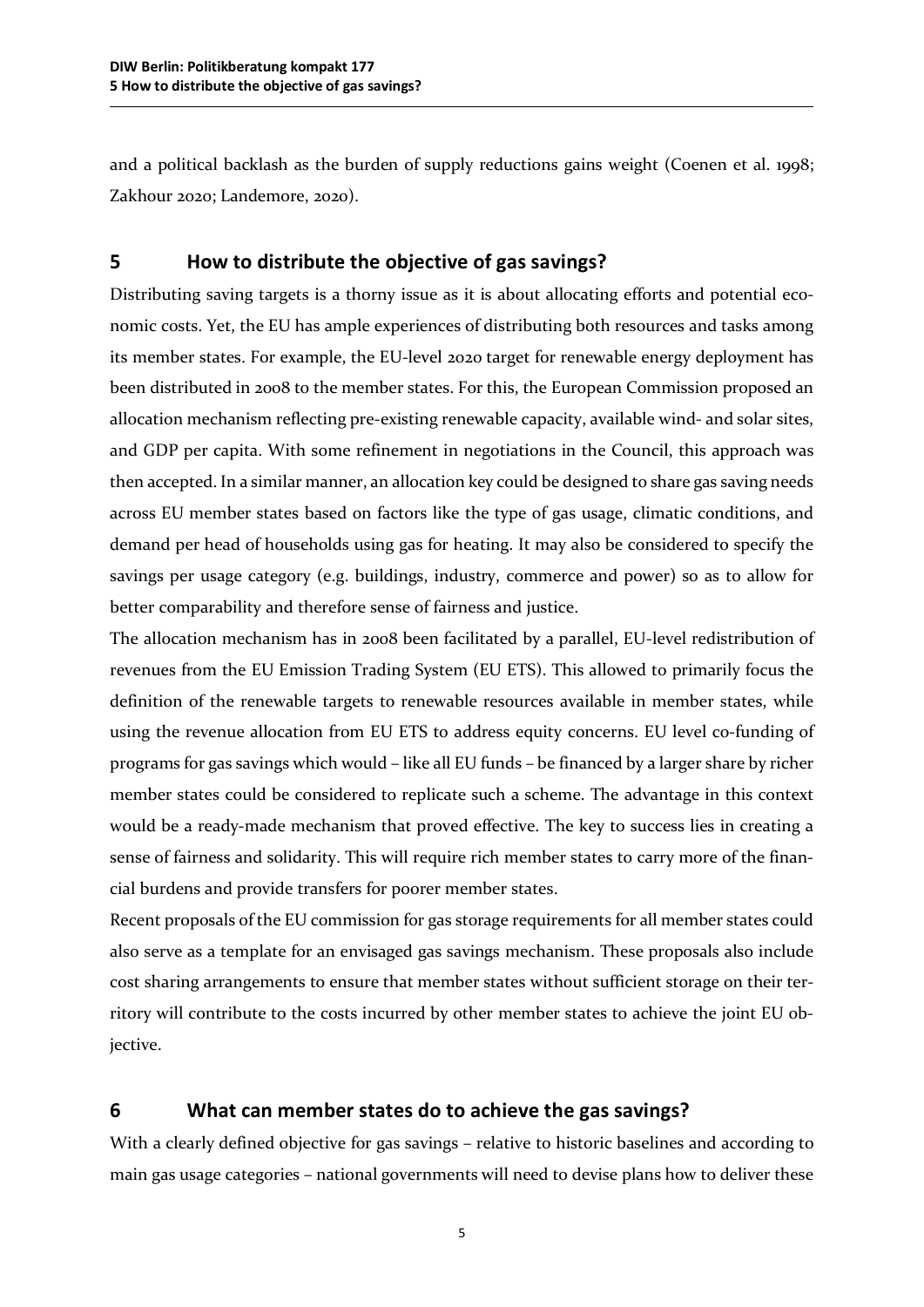with national policies or, respectively, how to allocate targets for sub-national and sector-level implementation. Figure 1 illustrates at the example of Germany the current usage patterns of gas for different activities and sectors and thus allows to identify specific gas saving potentials.

With direct and CHP-based heating of residential and commercial buildings constituting more than half of gas demand, they also need to be part of a savings strategy. This emphasizes the need for dedicated government programs to unlock the savings, as these customers are protected from curtailment. Every 1C reduction of room temperature translates to more than 5% reduction in gas heating demand. Government programs for rapid increase in building insulation, optimization of heating systems and heat pumps can also contribute to gas savings. Substitution of heating medium and low-temperature heat provision from gas to electricity could also deliver savings in the chemicals sector.

Further gas savings are possible in the power sector – either by extending life time of coal power stations or by use of oil-based reserve generators. Acceleration of wind and solar power deployment could further reduce gas-based power generation, although the impact is moderated as gas is already less frequently operated during periods of high solar power generation. In the German case, the extension of life time of the two remaining nuclear reactors is being discussed, but restarting new fuel cycles, maintenance, and regulatory procedures would be costly - not to talk about the politics.

Finally, industrial gas demand is highly concentrated in the chemicals and steel sector. Gas savings would therefore be possible by reducing production of for example Ammoniac (Fertilizers), DRI-based steel, or Aluminum (saving gas both directly and gas for electricity production). These savings can be realized with incentives from high gas prices, government programs tendering for gas savings, or mandatory curtailment. Whatever the instrument – it will be important that the ad-hoc interruptions do not destroy production capacities, that economic viability of producers is not put at risk through extended interruptions, and that impact on supply chains is carefully monitored to avoid large spill-over effects to agricultural (e.g. fertilizers), construction (steel) or manufacturing (chemicals and aluminum).

The example thus illustrates the savings potentials – and the need to realize these potentials not primarily through curtailment of industrial load, but through measures that allow for gas savings across all users.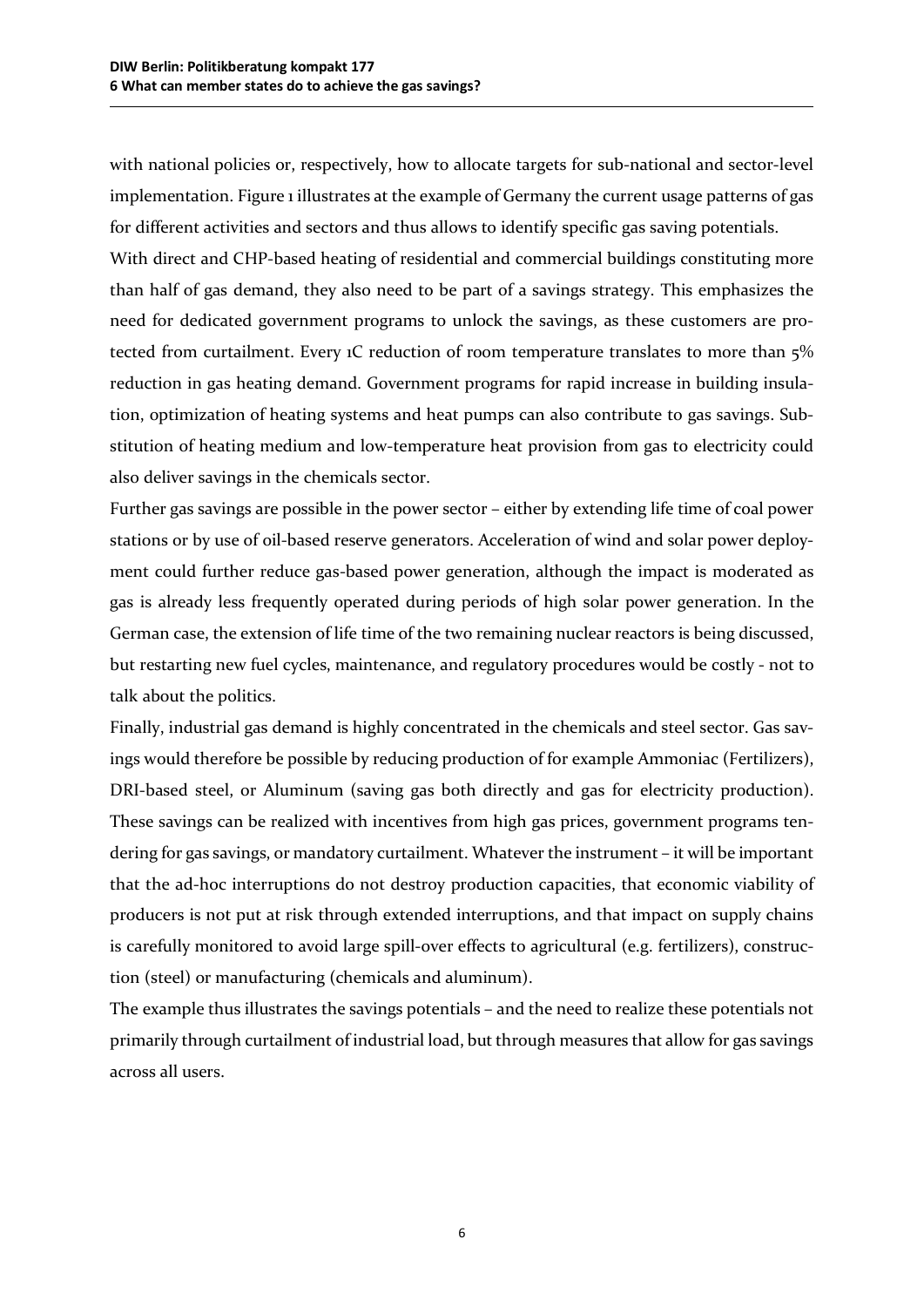

Figure 1: Gas consumption in Germany and illustrative gas saving potentials (DIW Berlin calculations)

Evidence on goal-based policy adoption suggests that it is essential to pay close attention to the process for achieving these savings (Bandara et al. 2004). A way to do this is to monitor and report publicly at least on a weekly basis so as to allow for refinements of the strategy. Corrections for weather conditions and holidays should be applied in a standardized format across the EU so as to allow for good comparability and facilitate mutual learning. The corresponding data is available, but would need to be processed and prepared accordingly.

To efficiently allocate gas savings, member states can build on experience with electricity demand response programs (Stede 2016). For example, countries like Germany have implemented tenders to realize (peak) demand reductions for short periods of time in the power sector (50hertz et. al 2020). Such a tender could also be designed for gas saving options in industry to cover the cost of production interruption to save gas.

### **7 What does past experience tell us about resource scarcity and emergency governance?**

International experiences and best practices provide lessons on how, combined with other measures, non-price mechanisms can motivate consumers to achieve significant savings.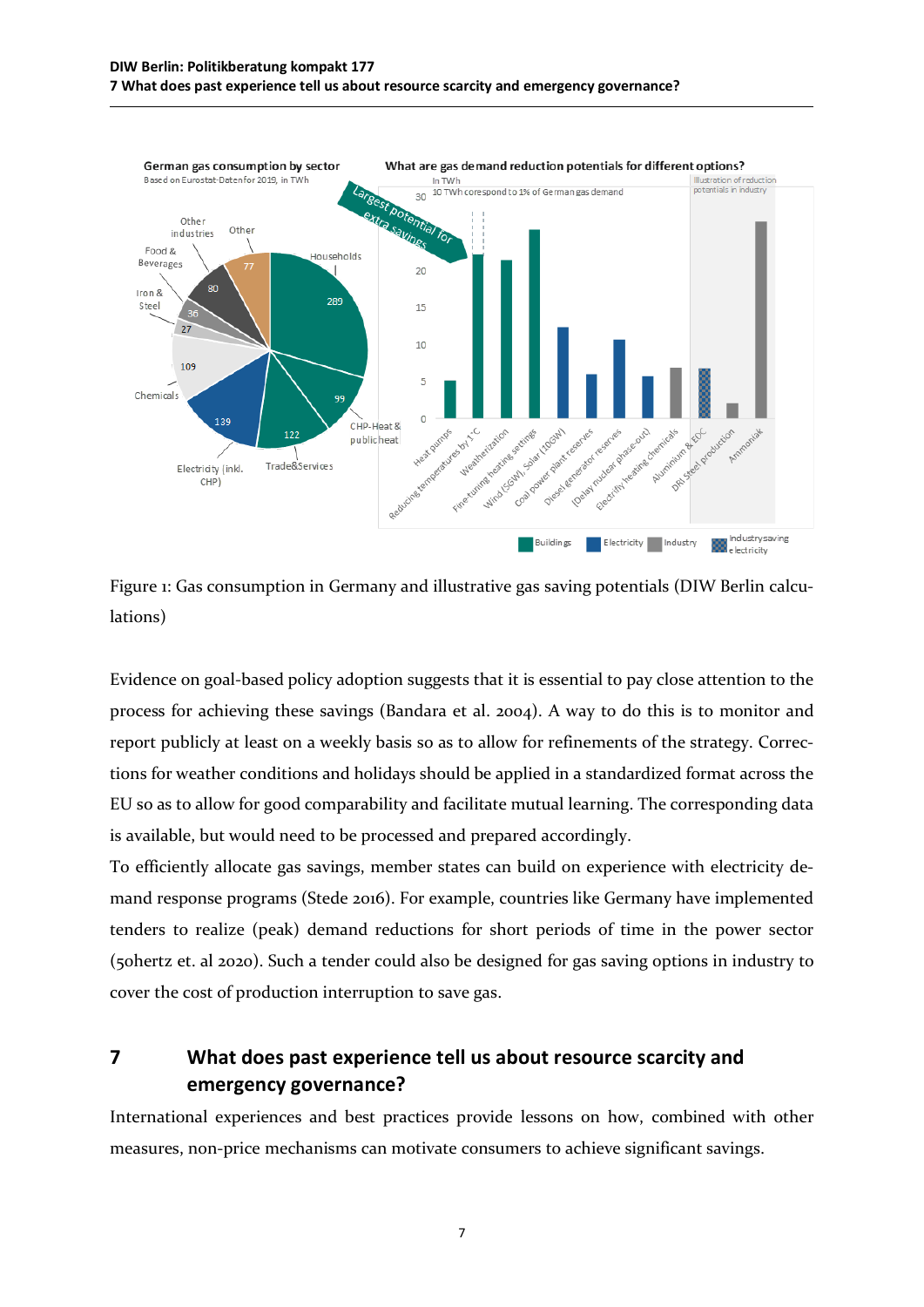First, information on how to save energy has been proven key. For example, information campaigns and calls for voluntary action were used in the United States during World War II to reduce the use of cars in order to save fuel and rubber. Apart from public administration, utilities and gas distribution companies, volunteers could also play an important role. Existing NGOs, environmental groups, churches and civil society organizations could be called upon to mobilize volunteers. These could be trained through online tutorials about best practices in household gas saving. They could share their knowledge in "doorstep" campaigns providing advice based on household's specific situation.

Second, industrial firms have a crucial contribution to make. Guideposts could be used where firms pledge a certain reduction in gas use as their contribution to the EU-wide gas saving effort. Similar to announcements of climate neutrality objectives by firms or food waste reduction goals in the retail sector, such guidepost could be advertised publicly to create a marketing incentive. Third, communication and targeted information campaigns could play an important role. They were for example key to achieve the required savings in water usage in Cape Town. This experience suggests that it is first important to clearly explain the severity of the situation and objec-tives, so that citizens understand the importance of achieving savings (Ziervogel [2](#page-12-0)019).<sup>2</sup> The ability of non-price factors and policies such as information campaigns to induce behavioral change is also confirmed by experiences with energy shortages in e.g. California and Brazil (Reiss and White 2008; Gerard 2013).

Fourth, communication needs to be constructive, i.e. provide concrete information on how individuals can achieve the savings. An important element in Cape Town consisted in the fact that information campaigns were successful in changing the social norm on what is considered appropriate and inappropriate usage within the community (Parks et al. 2019). In addition, the experience shows that nudging approaches can be effective in achieving savings, in particular for groups that are less responsive to prices and other information campaigns (Brick and Visser 2017; EfD Initiative 2019). In the case of Japan, information campaigns on how individuals can save electricity were important after the Fukushima disaster.

Further, experiences with water shortages also show that engagement with stakeholders is important to meet the required savings. In Cape Town, private actors such as retailers and shopping centers became an important amplifier of the message to increase efforts to save water and schools were engaged to spread the message into communities (Visser et al. 2021). During the drought in South-East Australia between 1997 and 2009, commercial and industrial users were

 $\overline{a}$ 

<span id="page-12-0"></span> $2$  For a review of international experiences, also see Moglia et al. (2018).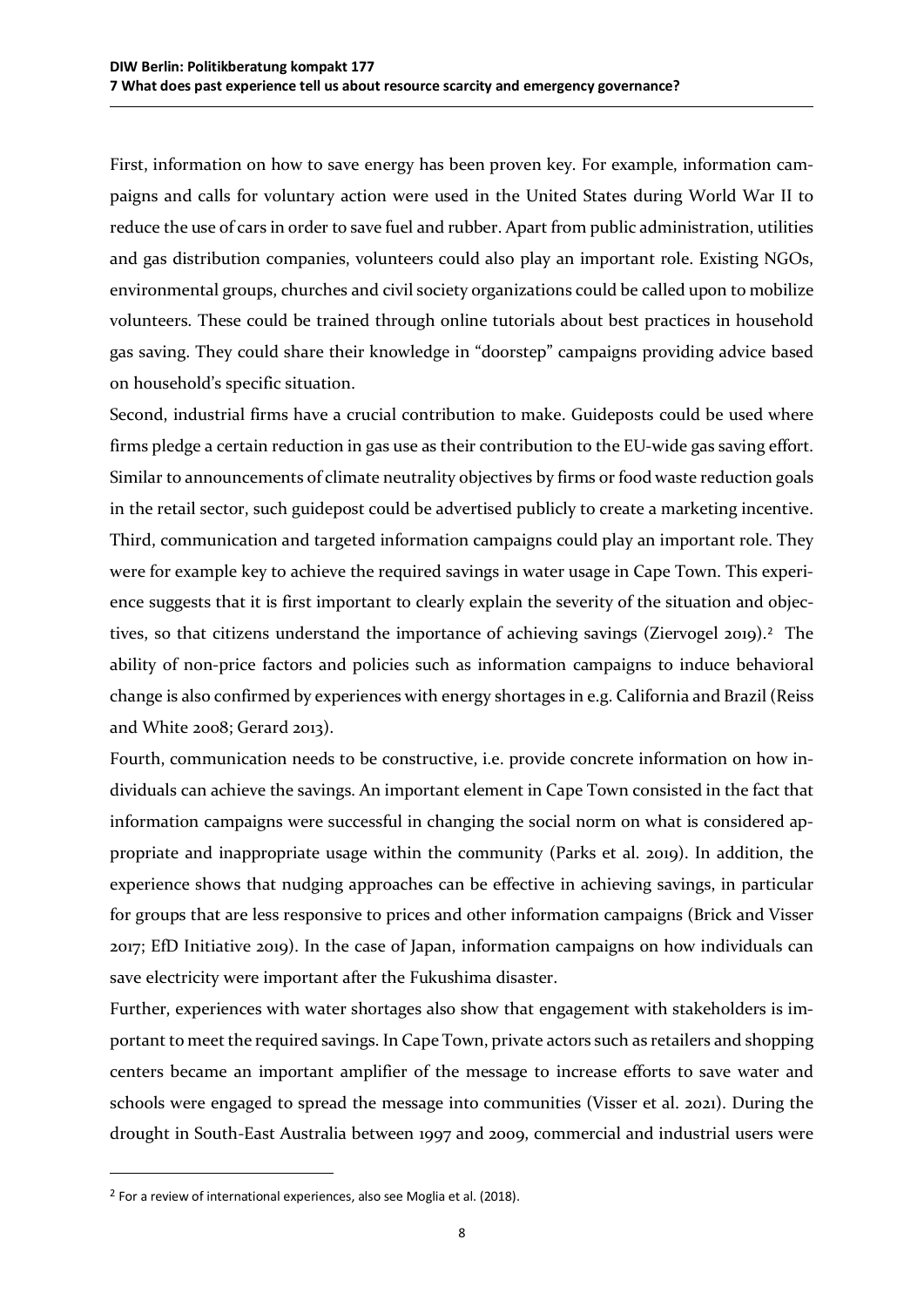given assistance in developing conservation plans and when the crisis intensified were required to set conservation targets and report on them publicly (Grant et al. 2013).

Finally, additional non-price measures can play a role. For example, during the drought in Cape Town, a range of demand-side policies achieved a reduction of per capita consumption of 50% towards the end of the crisis compared to pre-drought levels (Ziervogel 2019). Together with steep increases in the block tariff structure<sup>[3](#page-13-0)</sup>, a scenario analysis provided the basis for detailed plans that imposed step-wise restrictions depending on the severity of the situation. Restrictions were imposed on activities for which water can be used, banning e.g. car washes and watering, but also on per capita usage (e.g. 50 liter/day at the end), and violation of restrictions were fined significantly (Parks et al. 2019). In addition, short-term investments in water meters and management devices were increased. The rollout of such devices was targeted at excessive users, for which installation was mandatory, but also incentivized for poorer households that received water debt reliefs if they agreed to the installation.[4](#page-13-1)

#### **8 We need a Taskforce to prepare for a mandatory rationing scheme**

While every effort should be made to rely on voluntary saving schemes based on clearly defined EU-wide and national targets, mandatory rationing plans must be prepared now to meet the requirements of a prolonged supply interruption should they become necessary as a measure of last resort. The European Commission should initiate a procedure, e.g. in the form of a delegated act (similar to the recent 'taxonomy') combining early consultations with member state governments with a taskforce created at the EU level that would include representatives of trade unions, gas providers, businesses, consumer protection organizations and environmental groups as well as experts on the gas market and planning processes from economics and engineering. This taskforce would be charged with developing a proposal for EU-wide gas rationing to be presented to the European Commission.

For a rationing plan to work effectively the backing of all stakeholders is needed, and this requires a democratic and participatory process to achieve buy-in and broad social acceptance. A fair process will take some time. Such a taskforce therefore needs to be created urgently to ensure that a viable plan is in place should the worst-case scenario occur. The task force would

 $\overline{a}$ 

<span id="page-13-0"></span><sup>&</sup>lt;sup>3</sup> Over the span of the drought, tariffs were increased by at least 400% for all user groups (lowest block) and by over 2500% for the most excessive users (Köhlin et al. 2018).

<span id="page-13-1"></span><sup>4</sup> Similar restrictions were imposed during droughts in Melbourne (1997-2009), although per capita restrictions remained voluntary, and in California (2013-2016), where utilities were responsible for meeting specific savings and implementing individual restrictions (see e.g., Parks et al. 2019, Grant et al. 2013, Palazzo et al. 2017).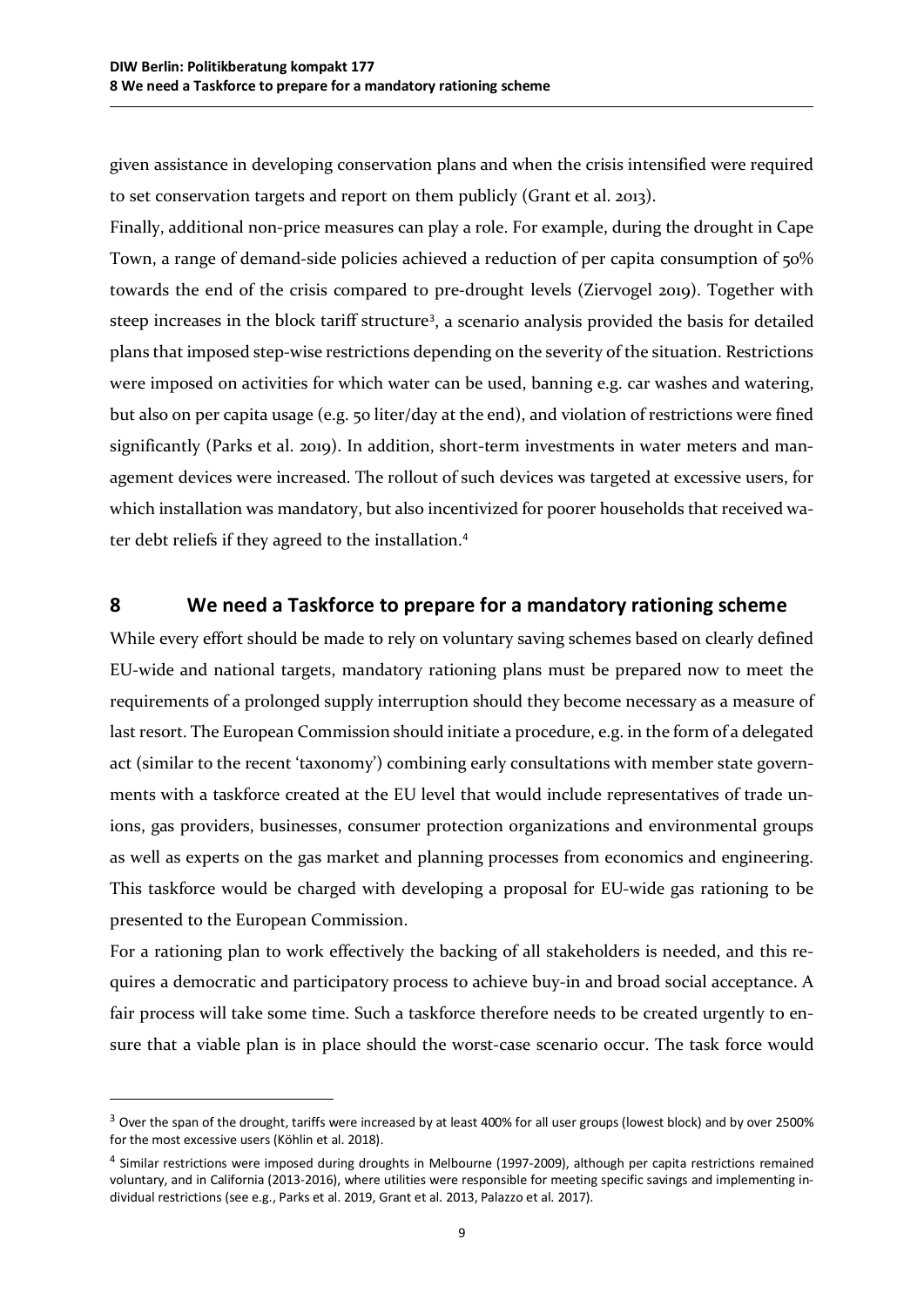need to identify which industries are particularly significant and need to be prioritized in gas rationing to ensure continued operation. This is to some extent in analogy with the COVID-19 induced shutdowns. But the key question is currently which categories of European industries need to keep running to reduce the impact of gas rationing on overall output. The experience of the pandemic could serve as a relevant reference point in this context.

#### **9 The EU needs to act now**

Policy responses in anticipation of a likely gas crisis need to center on nudging, stakeholder ownershipf and clear savings targets, and they need to be taken at the European Union-level. In conjunction with non-price measures, these are central to achieve significant savings, in the range of 5-10% in the short to medium term. In a second stage, mandatory savings measures may come in. There are historical precedents of economy-wide saving programs which can be used to guide the EU in its efforts to prepare itself for possible prolonged gas supply interruptions.

It is imperative that the process be launched quickly, and through participatory tools which the European Commission as well as national governments already have. The initial response to the COVID-19 pandemic in 2020 has shown that extraordinary governance measures can be implemented quickly and effectively but making them sustainable over time requires societal acceptance that can be secured through broad consultations.

Such a mechanism should be initiated now, prior to any potential interruption of physical supplies, so as to gain experience and – by realizing some gas savings – accelerate the speed at which storage can be refilled. Reducing current scarcity and increasing confidence among market participants that EU and member states will be able to reduce gas demand, such measures can also help reduce gas price levels.

Additional incentives can and should be provided to complement such efforts. For both households and firms, investment measures to realize gas saving in the short-term could be rewarded with tax breaks, low interest rate loans and transfers for poorer households. The 'carrot' of rewards for successful saving can be combined with the 'stick' of mandatory rationing should the voluntary campaign fail.

Finally, defining targets and implementing them through effective and participatory schemes is only one side of the challenge. The other is to deal with the impact of a shortage of a fuel of intersectoral relevance and of critical importance for the European economy. Contingency plans for rationing and a participatory process of preparing for those is important. However, increasing the level of preparedness both in the public sector, the business sector and among citizens

10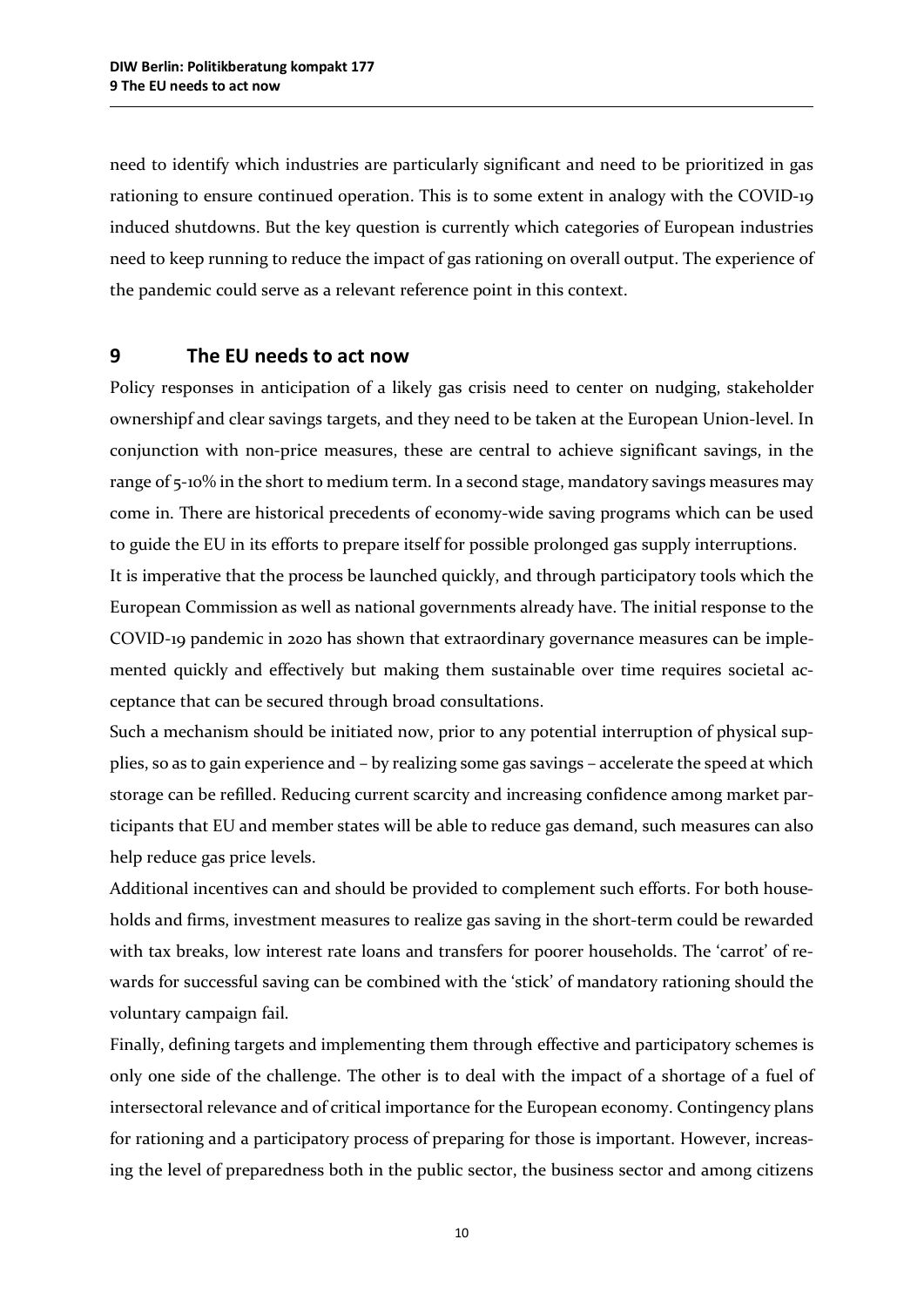will make the effort more manageable, and the current geopolitical situation, as well as the recent experience of COVID-19 pandemic, can help generate support for extraordinary governance solutions.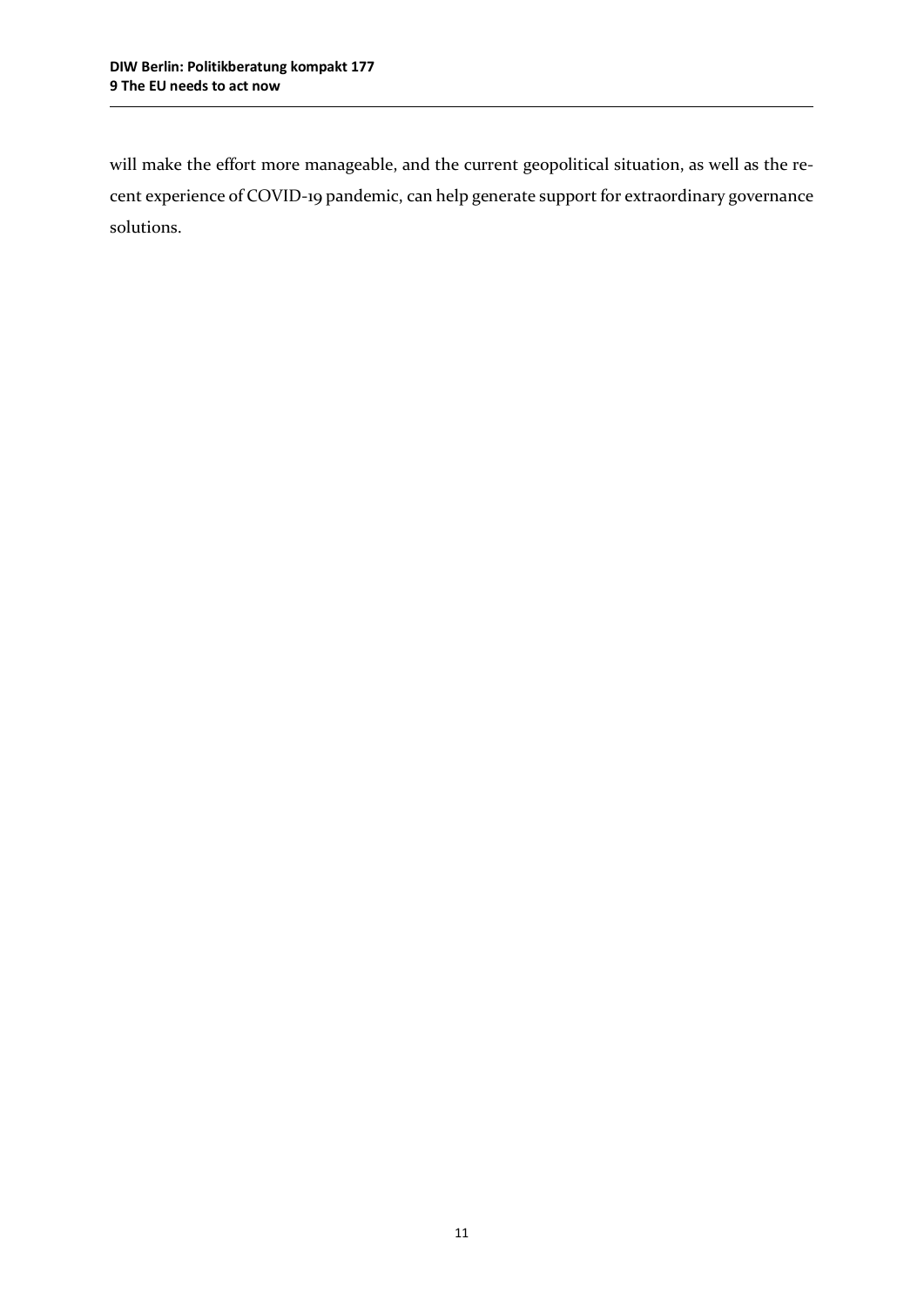#### **References**

- Brick, K., and Visser, M. (2017). Green nudges in the DSM toolkit: Evidence from droughtstricken Cape Town. Preprint.
- Bandara, A., Lupu, E.C., Moffett, J. and Russo, A. (2004). "A Goal-based Approach to Policy Refinement." in 5th IEEE International Workshop on Policies for Distributed Systems and Networks. Yorktown Heights, USA.
- Atteridge, A. and Strambo, C. (2020). Seven principles to realize a just transition to a low-carbon economy. SEI policy report. Stockholm Environment Institute, Stockholm.
- Coenen, F. H. M., Dave Huitema, Laurence J. O'Toole Jr. (1998). Participation and the Quality of Environmental Decision Making, Springer.
- EfD Initiative (2019). Lessons from Cape Town drought may help developing world cities.
- ENTSO-G. (2021). "Union-wide Secruity of Supply simulation report." Brussels: European Network of Transmission System Operators for Gas.
- European Commission, REPowerEU: Joint European Action for more affordable, secure and sustainable energy, 8 March 2022, https://eur-lex.europa.eu/legal-content/EN/TXT/?uri=COM%3A2022%3A108%3AFIN
- Farrow, K., Grolleau, G., and Ibanez, L. (2017). Social norms and pro-environmental behavior: A review of the evidence. Ecological Economics, 140, 1-13.
- Gerard, F. (2013). What changes energy consumption, and for how long? New evidence from the 2001 Brazilian Electricity Crisis. Resources for the Future Discussion paper, No. 13-06.
- Grant, S., Fletcher, T.D., Feldman, D. et al. (2013). Adapting urban water systems to a changing climate: Lessons from the millennium drought in southeast Australia.
- Grote, J., and Gbikpi, B. (Eds.). (2002). Participatory Governance. Political and Societal Implications. Wiesbaden: Springer.
- Kanie, N., & Biermann, F. (Eds.). (2017). Governance through Goals: New strategies for sustainable development. Cambridge, MA: MIT Press.
- Köhlin, G., Whittington, D. and Visser, M. (2018). Beyond Day Zero in Cape Town economic instruments for water-scarce cities.
- Kimura, O., & Nishio, K. I. (2016). Responding to electricity shortfalls: Electricity-saving activities of households and firms in Japan after Fukushima. Economics of Energy & Environmental Policy, 5(1), 51-72.
- Landemore, H. (2020) Open Democracy: Reinventing Popular Rule for the Twenty-First Century, Princeton University Press.
- McLean, J. (2022). Connections between energy and ecological democracy: Considering the Climate Council as a case of climate action in Australia, Energy Research & Social Science, 85, 102410.
- Moglia, M., Cook, S., and Tapsuwan, S. (2018). Promoting water conservation: where to from here?. Water, 10(11), 1510.